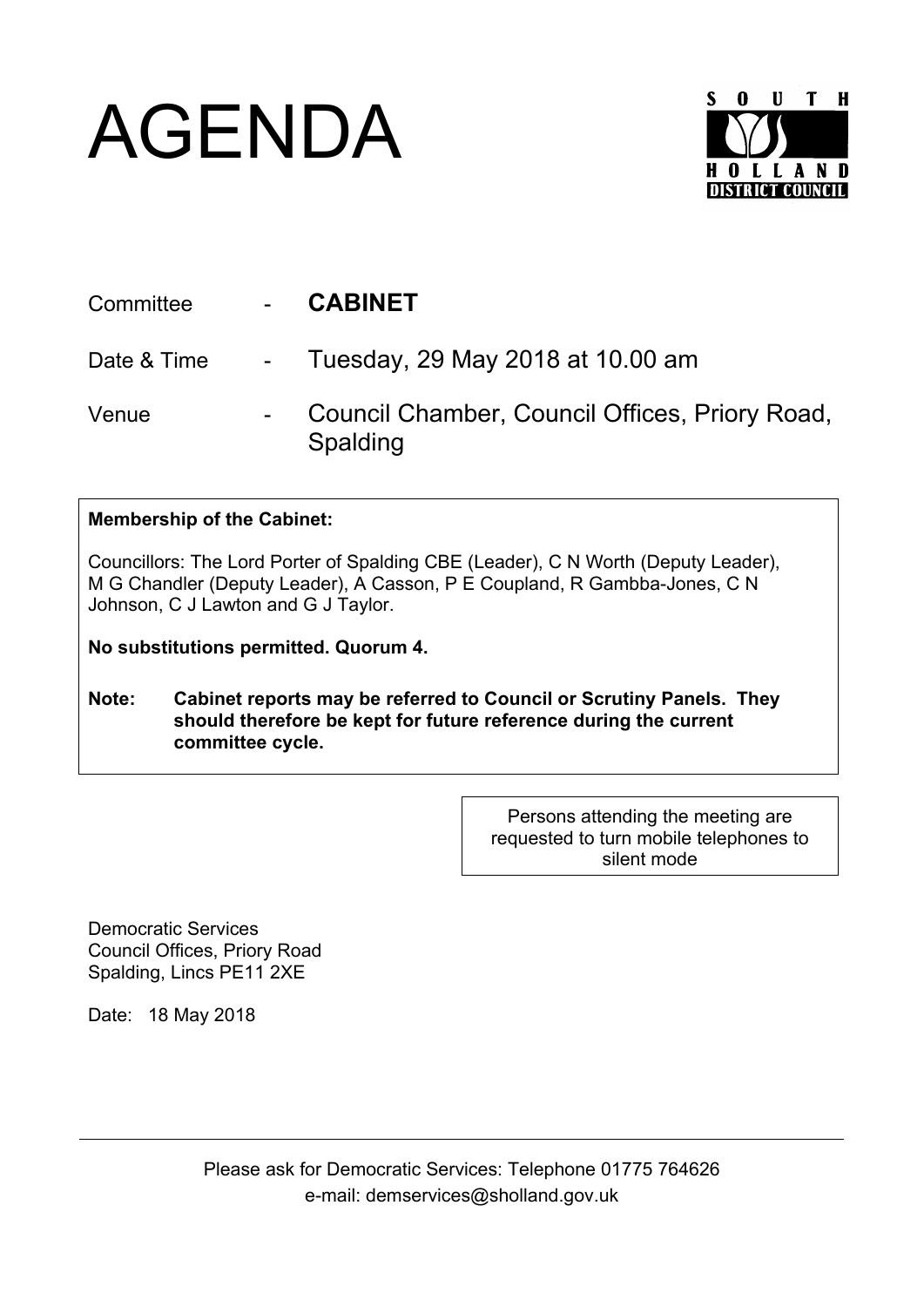## **A G E N D A**

- 1. Apologies for absence.
- 2. Minutes
	- a) Cabinet minutes To sign as a correct record the minutes of the Cabinet meeting held on 27 March 2018 (copy enclosed). (Pages  $5 - 12$
	- b) Priory Road Community Hub Project Sub-Committee To receive the minutes of the meeting of the Priory Road Community Hub Project Sub-Committee held on 19 March 2018 (copy enclosed). (Pages 13 - 20)
- 3. Declarations of Interest. (Where a Councillor has a Disclosable Pecuniary Interest the Councillor must declare the interest to the meeting and leave the room without participating in any discussion or making a statement on the item, except where a Councillor is permitted to remain as a result of a grant of dispensation.)
- 4. Questions raised by the public under the Council's Constitution (Standing Orders).
- 5. To consider any matters which have been subject to call-in.
- 6. To consider matters arising from the Policy Development and Performance Monitoring Panels in accordance with the Overview and Scrutiny Procedure or the Budget and Policy Framework Procedure Rules.
- 7. 2017/18 Financial Outturn To provide information on the out-turn financial position of the Council as at 31 March 2018 (report of the Portfolio Holder Finance and the Executive Director Commercialisation). (To Follow)
- 8. Care Leavers Council Tax Discount To consider provision of a discretionary Council Tax discount to support care leavers in the district (report of the Portfolio Holder for Finance and the Executive Director Commercialisation (Section 151 Officer) enclosed). (Pages  $21 - 24$
- 9. Corporate Enforcement Policy To seek approval of a revised Corporate Enforcement Policy (report of the Portfolio Holder for Public Protection enclosed). (Pages 25 - 44)
- 10. Data Protection Policy To consider a draft Data Protection Policy, Data Security Breach Procedure and Response Procedures for Data Subject Requests (report of the Portfolio Holder Governance and Customer and the Executive Manager Governance (Data Protection Officer) enclosed). (Pages 45 - 78)
- 11. Quarter 4 2017-18 Performance Overview Report To provide an update on Council performance for the period 1 January 2018 to 31 March 2018 (report of the Executive Director, Strategy and Governance enclosed). (Pages 79 - 104)